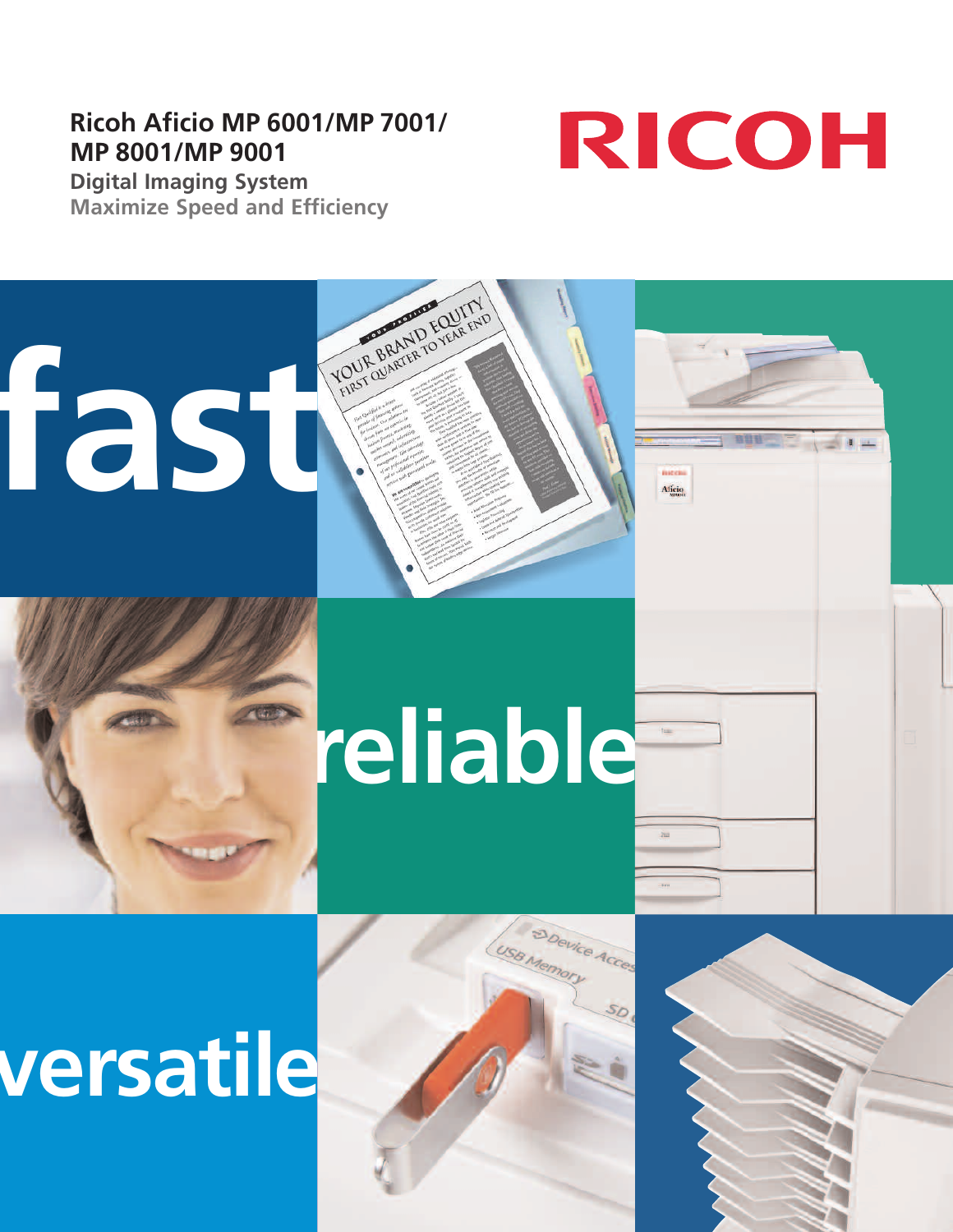# **Ricoh Aficio MP 6001/MP 7001/MP 8001/MP 9001**

**Bring speed and precision to black & white workflow. Expand your productivity in large workgroups and demanding office environments with the RICOH® Aficio® MP 9001 series. These fully featured systems include a new 90 page-per-minute model which combines exceptional speed and productivity with a reliable design that offers enhanced usability and superior performance.**

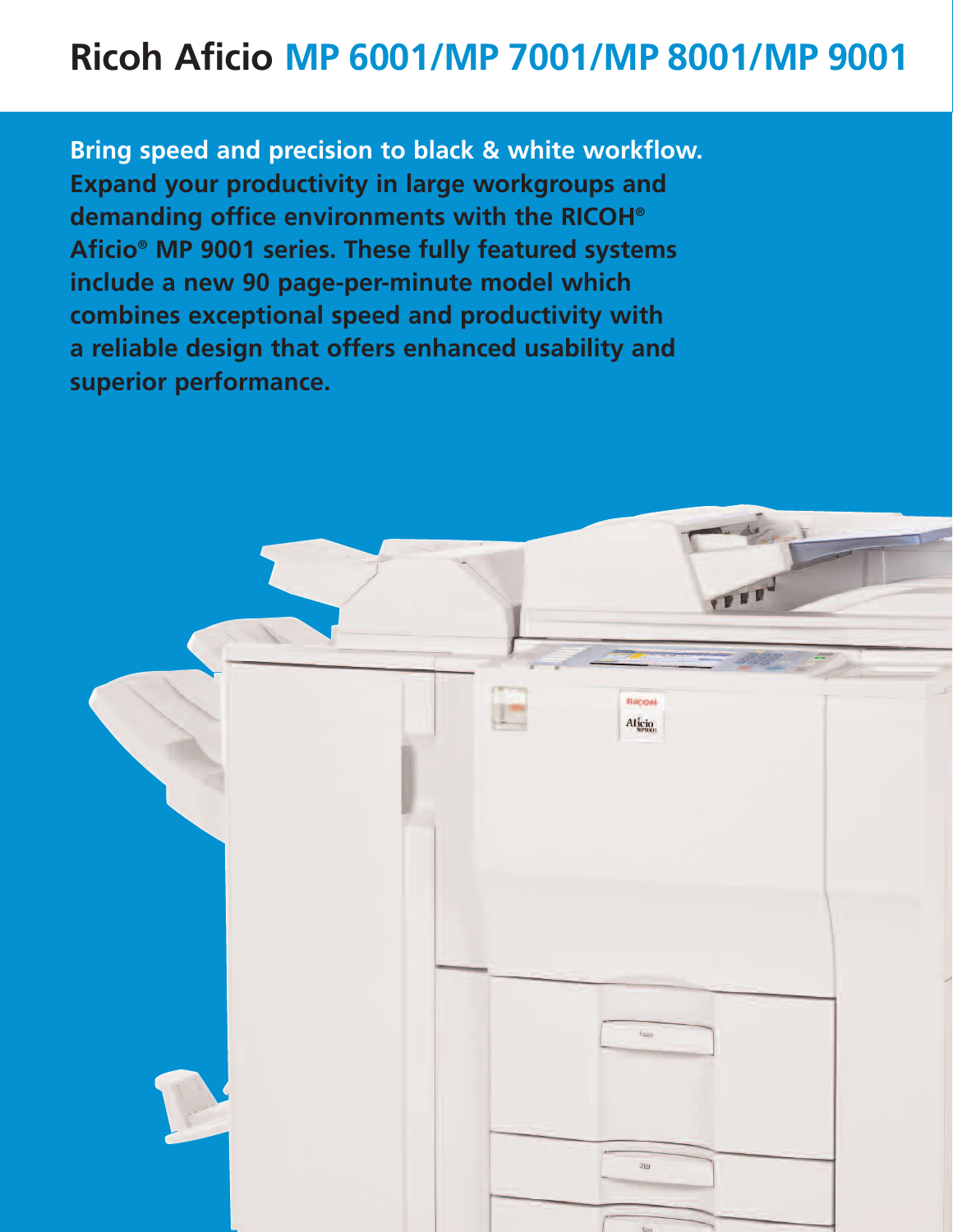# **ProductivitySimplicitySpeedQuality**

# **Fast, Efficient Distribution**

### **Rely on this powerful 90 page-per-minute system to help you handle every document with extreme efficiency.**

- Expect rapid results for every job with one of the fastest systems in the segment, featuring output speeds of 60, 70, 80 or 90 pages-per-minute.
- Complete scan jobs faster than ever with one-pass color duplex scanning at speeds up to 55 color or 80 black & white originals-per-minute.
- Ensure superior image quality for newsletters, legal documents, patient records and other output with true 1200 x 1200 dpi resolution.
- Streamline authentication to support productivity without compromising security using the Card Authentication Package.

# **Manage Documents Better**

## **Consolidate document management tasks with a single system that does it all: copying, printing, scanning, faxing and finishing.**

- Use Ricoh's advanced solutions to enable document capture and distribution, storage and management, or assessment and cost recovery. Create specialized, custom applications for Ricoh's Embedded Software Architecture, via a Javacompatible Software Development Kit (SDK).
- Locate Scan-to-Email addresses in seconds by searching the local e-mail database directly, via the standard Lightweight Directory Access Protocol  $(1DAP)$
- Minimize errors for high-volume output with Sample Print. You can also use File Preview to review documents before printing if they are stored on the Document Server.
- Keep restricted files safe with Locked Print. This feature only releases documents for output after a user enters an authorized password.
- Reprint frequently used documents in seconds, without reprocessing files or reprogramming job settings, using Stored Print.

# **Maintain High Security**

## **Keep confidential documents safe at all times, across multiple workflows, with an impressive array of security features.**

- Defend documents against hard drive theft with the DataOverwriteSecurity System (DOSS), which erases latent image data after every job.
- Protect data on the HDD using the HDD Encryption Option.
- Encrypt sensitive PDFs to make sure unintended recipients can't open them.
- Encrypt PDF transmission to prevent unauthorized data interception.
- Protect sensitive documents with Unauthorized Copy Control, which embeds a masking pattern that obscures copies if users attempt to duplicate originals on another system with the same capability.
- Stop unauthorized system access with unique user authentication codes.



Get animated, step-by-step instructions for routine tasks via the large 8.5-inch WVGA color touch screen or use the simplified display for larger fonts and icons.



Choose from six different folding options, including Letter Fold (Tri-Fold) and Z-Fold, with the optional Multi-Fold Unit.



Scan originals directly to a USB drive or SD card for instant portability.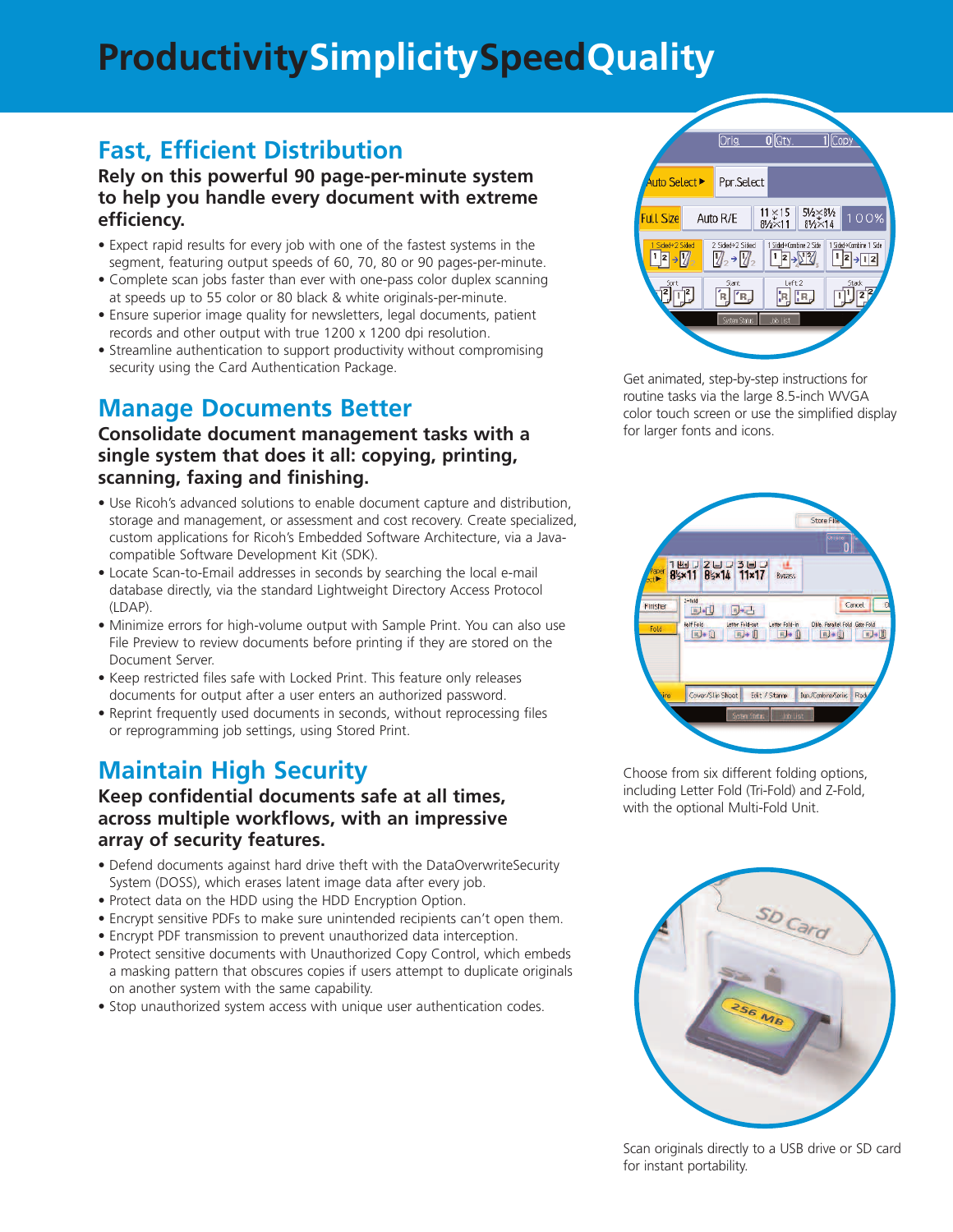# **FlexibleEfficientEasySmart**

# **Professional Finishing**

### **Significantly reduce outsourcing costs with an extensive selection of high-quality finishing options.**

- Create an incredible variety of finished materials with the Multi-Fold Unit, which offers Half-Fold, Z-Fold, Gate-Fold, Double Parallel Fold in-line and other patterns.
- Produce saddle-stitched booklets for students, clients and other audiences quickly and cost-effectively with the BK5010 Production Booklet Maker.
- Energize black & white documents with pre-printed, full-color covers using the Cover Interposer.
- Organize lengthy documents that require heavy-duty stapling with the 100-Sheet stapling finisher.
- Depend on the GBC StreamPunch III to deliver precision-punched documents that are prepared for a wide range of binding options.

# **Innovative Faxing**

## **A complete lineup of fax features makes fax communication fast, simple and cost-efficient.**

- Expect high productivity with up to three analog lines, a Super 3G modem and standard JBIG compression.
- Save multiple steps with LAN Faxing, this lets you send a document to a fax number directly from the desktop.
- Cut costs considerably with IP Faxing (T.38), which sends and receives faxes over the LAN or WAN virtually instantaneously.
- Prevent faxes from sitting unattended in the output tray. Forward incoming faxes to an e-mail address or network folder.
- Reduce the risk of fax errors. These systems detect blank pages and enable users to double-check fax destinations prior to transmission.

# **Intelligent Workflow**

## **Use these convenient tools to streamline common tasks.**

- Print e-mail attachments (JPEG or PDF) automatically by sending them to the system via the Mail-to-Print feature.
- Associate jobs with specific clients, users or other billing numbers for appropriate chargeback with the Classification Code feature.
- Utilize the system to seamlessly scan your documents directly to Ricoh DocumentMall. A "Software as a Service" (SaaS), DocumentMall allows you to store and manage documents and files from anywhere there is an Internet connection.
- Create automatic, one-step workflows for frequent scan tasks using optional GlobalScan NX software.



# **The Total Green Office Solution**



**Ricoh continues its long-standing commitment to developing office solutions with environmentally friendly and superior energy- and supply-saving features, without compromising productivity.**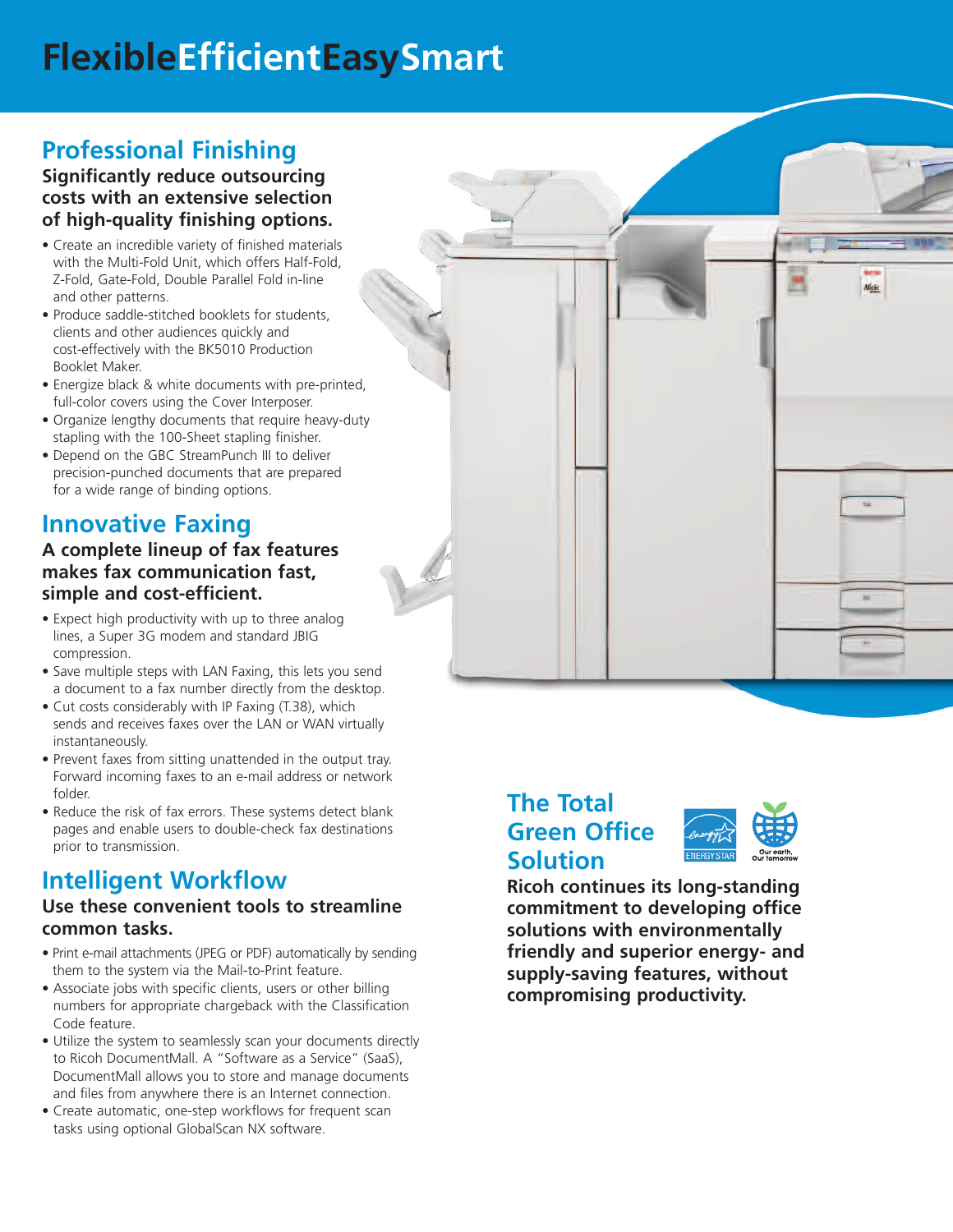# **ReliableSecureFastVersatile**

# **Ensure Fast, Professional Results**

**Cover Interposer Type 3260 (Optional/not shown)** Add full-color or black & white covers and insert sheets with the Cover Interposer.

#### **FD5000 Multi-Fold Unit (Optional/not shown)**

Accommodate virtually any folding need with the flexible in-line Multi-Fold Unit. Available patterns include: Half-Fold, Letter Fold-in (Tri-Fold), Letter Fold-out (Tri-Fold), Gate-Fold, Double Parallel (Four-Fold) and Z-Fold.

#### **SR4040 2,000-Sheet Saddle-Stitch Finisher with 50-Sheet Stapler (Optional/shown)**

Also choose from two separate Finishers; SR4050 3,000-Sheet Finisher with 100-Sheet Stapler or SR4030 3,000-Sheet Finisher with 50-Sheet Stapler (Optional/not shown).

#### **Tandem Paper Tray**

This tray holds 1,550 sheets in each of two compartments for a total capacity of 3,100 sheets. Load paper on the fly while copying/printing.

#### **Two 550-Sheet Paper Trays**

Standard paper capacity is an ample 4,300 sheets, which includes dual front-loading paper trays.

#### **Automatic Document Feeder**

The one-pass color duplex scanning document feeder can scan up to 55 full-color or 80 black & white originals-per-minute.

#### **Bypass Tray**

Copy up to 110 lb. Index through the 100-Sheet Bypass Tray.

#### **RT43 Large Capacity Tray (Optional)**

Increase total paper capacity to 8,300 sheets with the optional 4,000-Sheet Large Capacity Tray (LCT).

#### **Base System**

Start with your choice of 60, 70, 80 or 90 pages-per-minute output speed.

#### **Easy Grip Handles**

Easy grip handles on all paper trays allow any user to reload paper quickly and conveniently.



The Ricoh MP 9001 series enables you to produce more finished documents in-house and reduce outsourcing costs.



The GBC StreamPunch III delivers cleanly punched documents in several styles.



Use the Saddle-Stitch Finisher to create saddle-stitched booklets for handouts, educational and training materials, and many other applications.